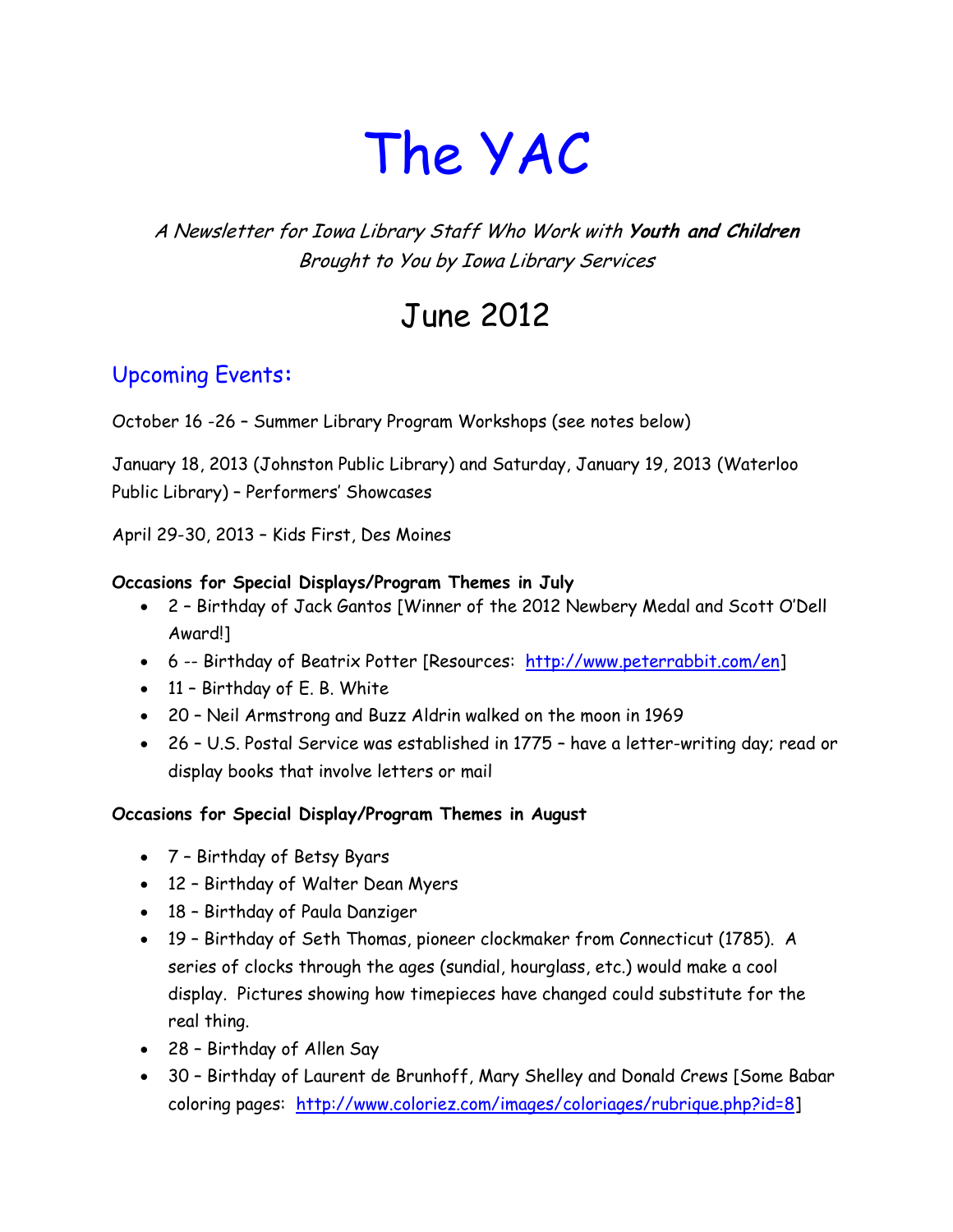## Start Planning Now for Back-To-School

Order a few die cut items from your District Office – crayon shapes, school buses, and apples – for decorating.

Don't forget that September is "Library Card Sign-Up" Month. You can create a simple bulletin board with the lettering "The Smartest Card / Get It. Use It. / @your library" patterned after either of the logos at

[http://www.ala.org/conferencesevents/celebrationweeks/card.](http://www.ala.org/conferencesevents/celebrationweeks/card)

Or, turn your bulletin board into a chalk board with the words "Ready for School @ your library in white.





Story time books: I Am Absolutely Too Small For School by Lauren Child; Book, Book, Book by Deborah Bruss; Nobody by Patience Brewster; Kissing Hand by Audrey Penn; If You Take a Mouse to School by Laura Numeroff; Chrysanthemum by Kevin Henkes.

#### Odds & Ends:

Printable patriotic bookmarks for July 4<sup>th</sup>: <u>http://www.classroomjr.com/printable-4th-</u> [of-july-bookmarks/printable-4th-july-bookmarks/.](http://www.classroomjr.com/printable-4th-of-july-bookmarks/printable-4th-july-bookmarks/)

We heard from Kris Laidley of Stuart Public Library that she handed out 20 copies of The Hunger Games on World Book Night (April 23). I hope that many Iowa libraries enjoyed participating in this event! You can sign up to be on the mailing list for next year through the website at [http://www.us.worldbooknight.org/.](http://www.us.worldbooknight.org/)

A fun blog about books: "Seven Impossible Things Before Breakfast" at [http://blaine.org/sevenimpossiblethings/.](http://blaine.org/sevenimpossiblethings/)

The United Nations has declared 2011-2012 "The Year of the Bat." See [http://www.yearofthebat.org/.](http://www.yearofthebat.org/)

"Teen Ideas" Pinterest page: [http://pinterest.com/kayla\\_marie/teen-ideas/](http://pinterest.com/kayla_marie/teen-ideas/)

#### Grant Highlights:

The Lois Lenski Covey Foundation, Inc. annually awards **grants for purchasing books published for young people** preschool through grade 8. Public libraries, school libraries,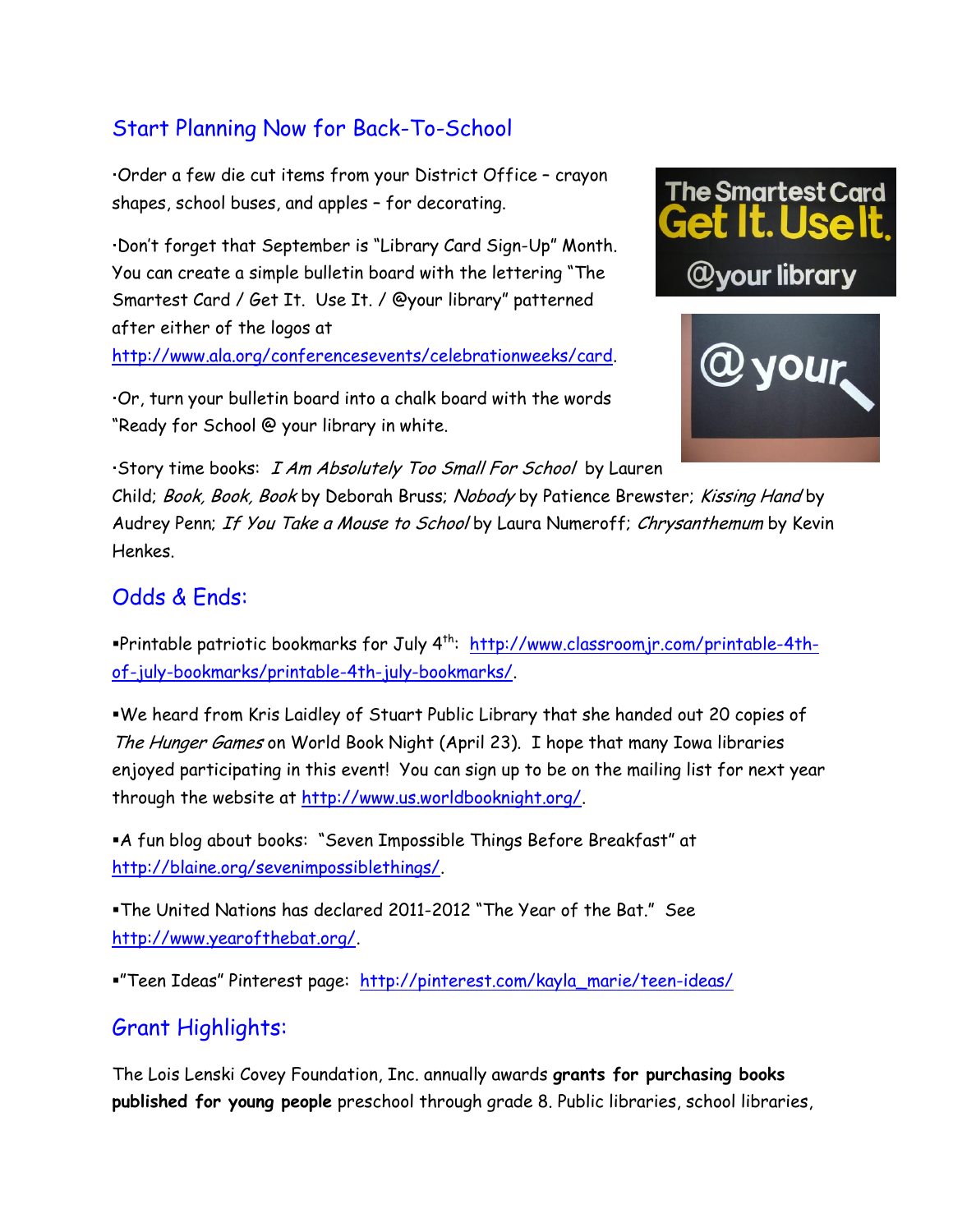and non-traditional libraries operated by 501(c)(3) agencies are eligible. The Foundation provides grants to libraries or organizations that serve economically or socially at-risk children, have limited book budgets, and demonstrate real need. Grants for 12 will range from \$500 to \$3000 and are specifically for book purchases. For more information, see the website at [http://www.loislenskicovey.org/6.html.](http://www.loislenskicovey.org/6.html) The application is fairly simple. Deadline is June  $15<sup>th</sup>$ .

**Labels for Education.** By saving and redeeming Campbell product proofs of purchase from eligible brands, schools, libraries and child care centers can earn free educational merchandise, including computers, software, books. Smaller items include art supplies (glue sticks, face paint, etc.) that might be used for summer library programs and storytime crafts. See<http://www.labelsforeducation.com/> for details.

Look for more grant opportunities on the LibraryWorks website at [http://www.libraryworks.com/LW\\_Grants/GrantsCurrent.aspx.](http://www.libraryworks.com/LW_Grants/GrantsCurrent.aspx)

#### Quick and Nearly-Free Crafts:

Quick! What do you do for a children's activity that takes minimal prep and uses materials that you have on hand? We've shared some of these before, but here are our favorite ideas:

Caterpillar booklets: The website at [http://blog.creativekismet.com/2010/02/17/open](http://blog.creativekismet.com/2010/02/17/open-paper-bag-inspiration-booklet/)[paper-bag-inspiration-booklet/](http://blog.creativekismet.com/2010/02/17/open-paper-bag-inspiration-booklet/) makes these look fancy and involved, but all you need are squares of paper (4 inch or 5 inch depending on the size of booklet that you want) and glue sticks. The paper can even be from weeded books or paper bags. Kids can decorate them with pens and markers or stickers and tiny pictures cut from magazines, etc. This craft fits almost any theme, too!

Corner Bookmarks: Use envelopes (even used ones) to make bookmarks that fit over the corner of a page. [See [http://tallystreasury.com//2011/02/corner-page-bookmarks-3/](http://tallystreasury.com/2011/02/corner-page-bookmarks-3/) but you can simplify the process shown!] You can add features as shown or just decorate with the child's name or with pretty designs. I have seen these done as Angry Birds.

Fingerprint Art: Ed Emberley popularized this art form with his books. All you need is a few stamp pads or washable markers for coloring fingers. Some inspiration from DLTK & squidoo: [http://www.dltk-kids.com/crafts/miscellaneous/fingerprint\\_characters.htm;](http://www.dltk-kids.com/crafts/miscellaneous/fingerprint_characters.htm) [http://www.squidoo.com/Ed-Emberley-Thumbprint-Art.](http://www.squidoo.com/Ed-Emberley-Thumbprint-Art)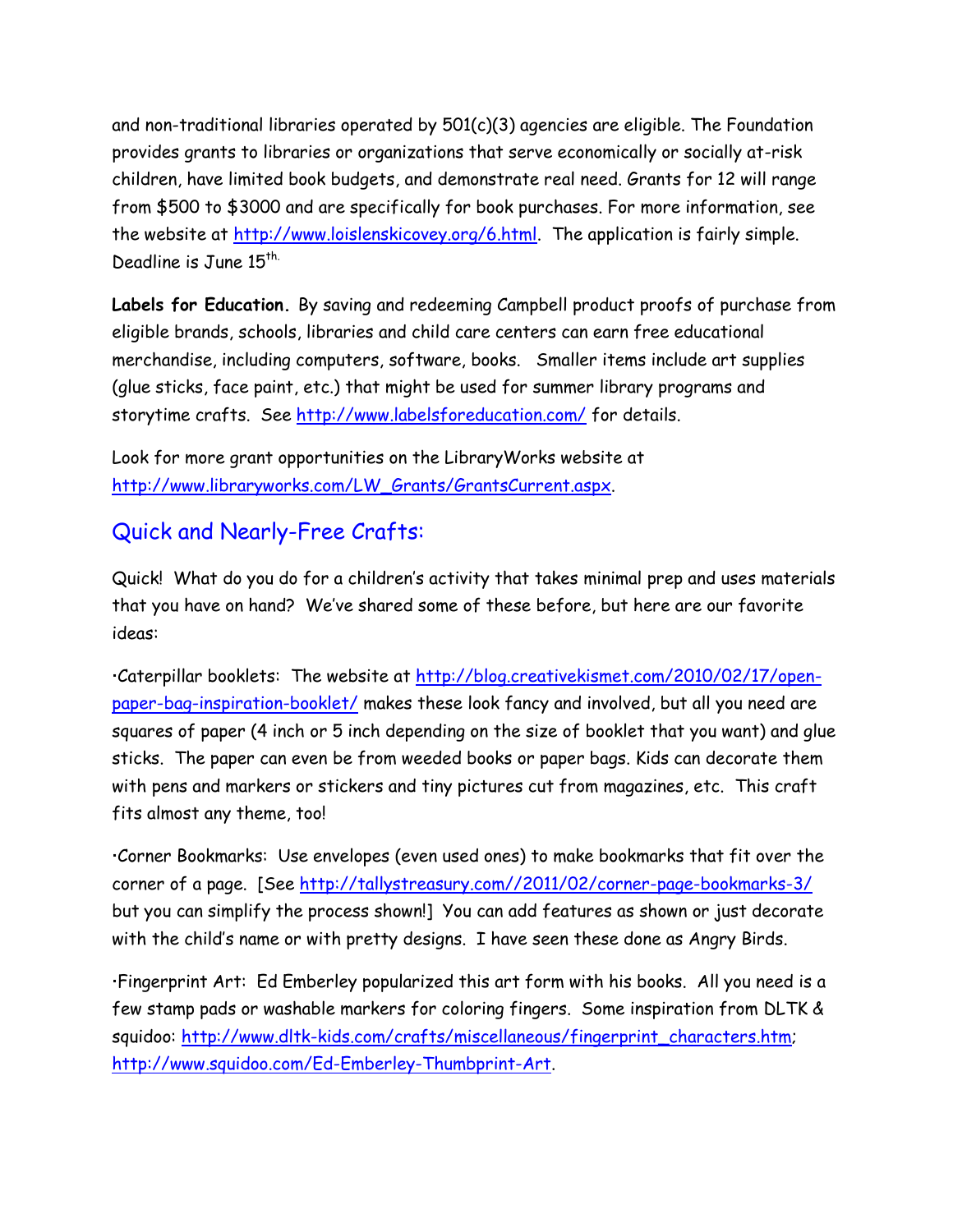## Scenes from Youth Services Roundtables:

The lovely Children's Room at the Burlington Public Library.



Youth services library staff met on April 25 at ICN rooms across the State to re-energize for the Summer Library Program and discuss their plans and concerns. Jerri Heid and Val Donnell from Ames Public library shared some of their ideas for additional crafts and books. We learned how to make fireflies from bandaids (just place 2 bandaids to form an X); how to create fairy houses (some online resources: [http://www.fairyhouses.com/about](http://www.fairyhouses.com/about-fairy-houses/how-to-build/)[fairy-houses/how-to-build/;](http://www.fairyhouses.com/about-fairy-houses/how-to-build/) [http://www.wikihow.com/Make-a-Fairy-House\)](http://www.wikihow.com/Make-a-Fairy-House); and how to use an old CD to make an Angry Bird.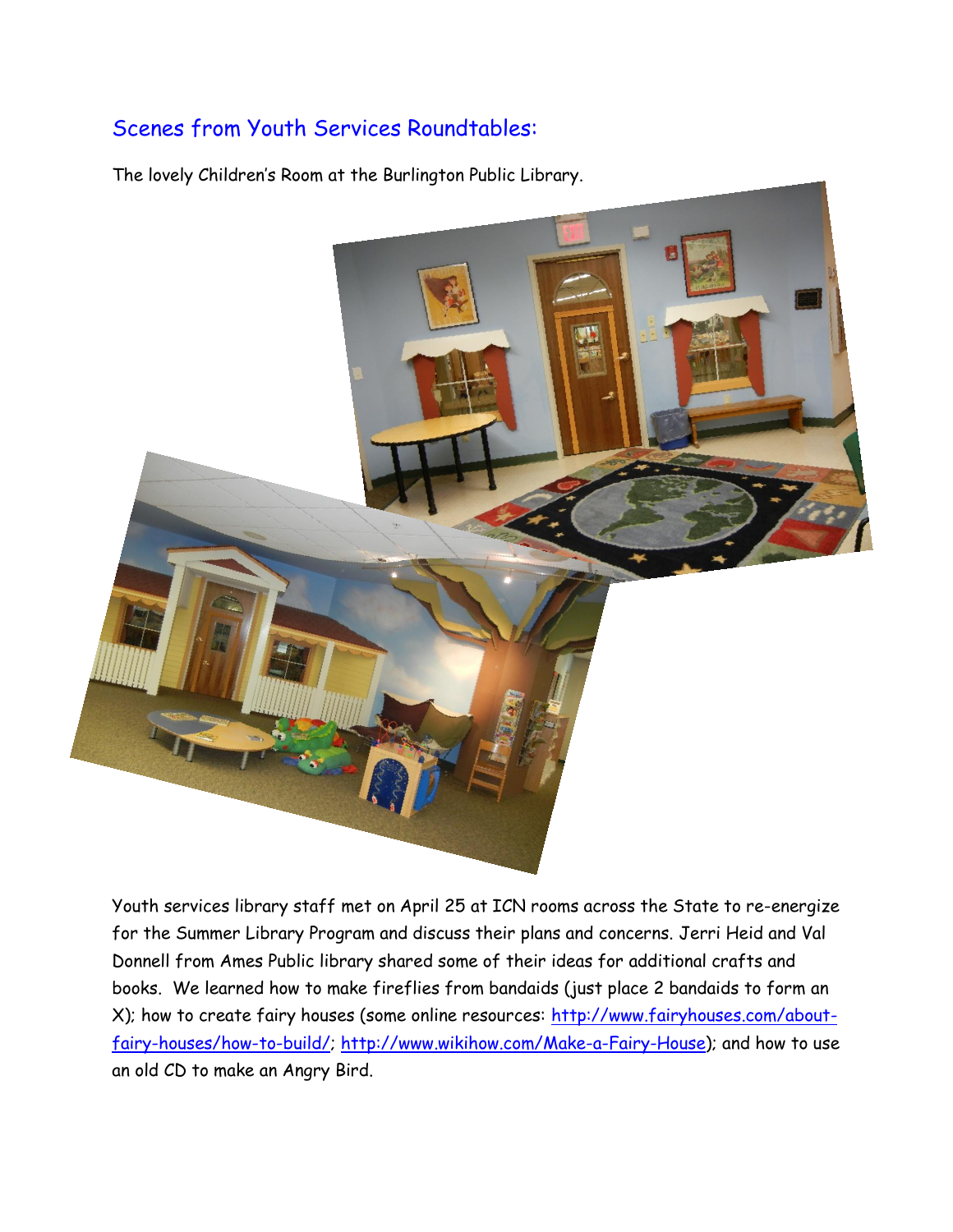

Ruberg from Burlington Public Library (right) attended.

~Photos by Deb Crane of Southeast District Office.

#### Show and Tell

Mark your calendars! Thanks to the efforts of Rick Brammer, we will again be offering two "Show and Tell" Performers' Showcases. The dates and locations of the 2013 Showcases will be:

Friday, January 18, 2013 at the Johnston Public Library

Saturday, January 19, 2013 at the Waterloo Public Library